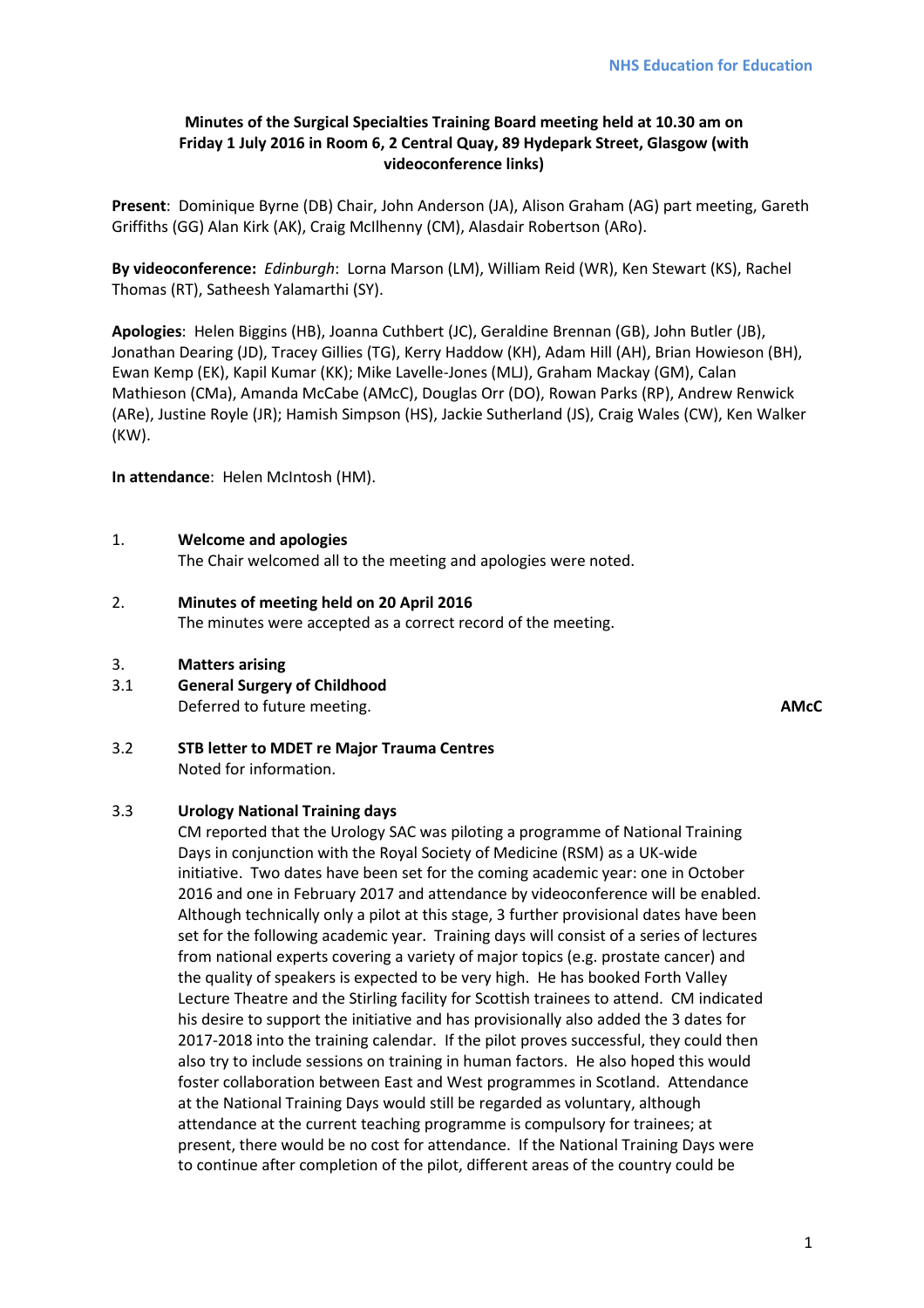asked to host them and this would almost certainly involve some cost. SY noted the programme would be of interest to core trainees; CM will share information with SY.

**CM** 

**JA** 

# 3.4 **Core Surgery update papers**

Papers were circulated for information. (see minutes of previous STB meeting 20 April 2016)

# 3.5 **Changes to Breast Surgery training**

JA reported on a proposal to modify the structure of the training programme for General Surgery trainees wishing to become Breast Surgeons. A significant number of Breast Surgery Consultant posts do not include Emergency Surgical receiving and the proposal would entail removing that component from the final years of training and allowing trainees to spend time in an area such as Oncoplastic Reconstructive Surgery instead as it is part of the programme. This would have a knock on effect. CoPSS has discussed this and JA will report on the feedback from this later in the month. He confirmed there was no appetite to create a new specialty and that Breast Surgery would remain within General Surgery. AG considered that the service would welcome discussion on moving Breast Surgery away from General Surgery.

JA noted that discussions focussing on the impact of Shape of Training on General Surgery were progressing and that a paper on how this might lead to remodelling of the specialty had been submitted to JCST to consider piloting in England. Two models were proposed  $-$  (1) selection for the last 2 or last 4 years in training which would be modular, competence-based, including enhanced professional activities, and (2) proposed subspecialty training in later years according to service need. It also included flexibility to allow the development of an interest in a specific area (e.g. Transplant Surgery or Remote & Rural Surgery) and for the allocation of quotas of trainees to subspecialty interest at either a regional or a local level. ASiT has withdrawn its support for the document having initially been involved. He acknowledged remodelling would have an impact on General Surgery rotas including trainee rotas.

GG commented that the General Surgery 2013 curriculum was due for review regardless of Shape of Training. However, HEE had commissioned the English College to produce a report and to design a pilot project (Improving Surgical Training), focusing on intestinal general surgery in the first instance. The pilot was about more than just curricular change and would also consider how training and service were delivered. One premise of the report was that trainees should spend more of their time in formal training activity (e.g. by reducing OOH service). Any change to curriculum would require GMC approval. The question was whether to combine all these aspects of the proposal into a single review. The English College is going ahead with the pilot and has created workstreams and sub groups to take this forward – GG indicated that he is a member of the Curriculum subgroup. He also noted that since the GMC planned to change Standards for Curricula and Assessment in 2017, the proposed curriculum may have to be submitted under those new standards. He confirmed that professional/entrustable activities (e.g. ability to run a general clinic) were under consideration for inclusion in the new curriculum and would result in a more competency-based programme.

WR reported that the Overarching Shape of Training group had met last year to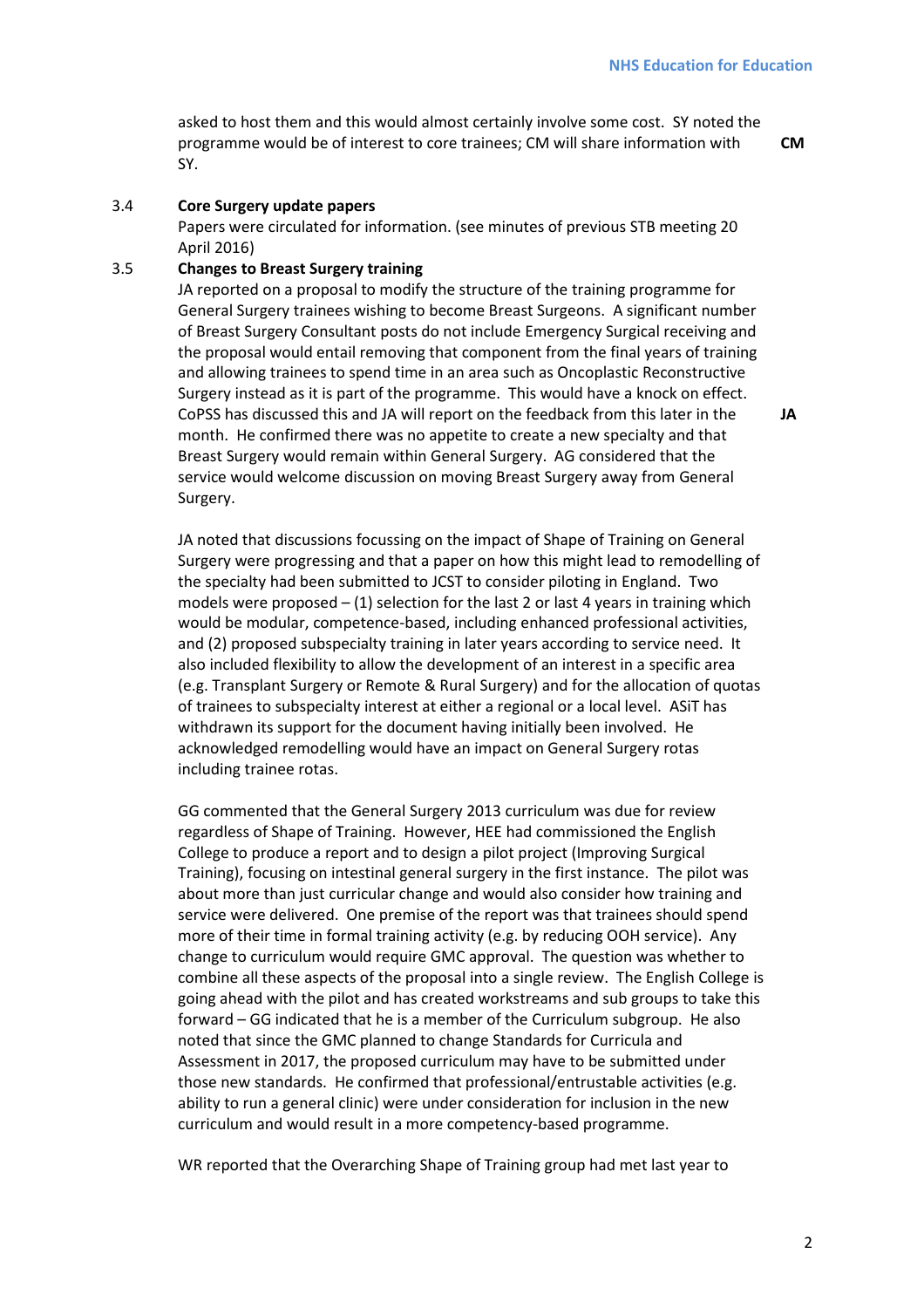consider all curricula and will meet again to discuss this further this year. It was important to ensure that Scotland was not left behind; WR undertook to ensure that the STB was kept up-to-date with developments.

# 3.6 **STB Letter to Chair of SAC in Cardiothoracic Surgery**

Email response from the STB circulated for information.

#### 4. **Recruitment**

#### 4.1 **Medical Specialty Intake Numbers 2017**

The Scottish Government letter indicating that no increases in trainee establishment were anticipated for 2017 had been sent to all Surgical specialty representatives; several responses had been received, all of which confirmed this understanding. DB **DB**  will send this information to RP for Monday's MDET meeting.

#### 4.2 **2016 updates from specialties**

*General Surgery:* 

• JA reported there were fewer applicants in UK than in previous years and an insufficient number of appointable candidates to match the number of vacancies this year resulting in unfilled posts in East and West. This was known before the end of May and so they had been able to fill most of the remaining posts within Scotland following discussion with DB and Aileen McKinley; it had been agreed to hold a recruitment drive in the West to appoint LASs and only to appoint LATs if candidates met the appointability standards for training. Five gaps still remain (at the date of this STB meeting) with one month left to fill them so while there have been significant problems with this year's recruitment, the problem seems to have been largely overcome. In the longer term, however, there would be a need to consider why trainees were not applying for or accepting posts in Scotland. There has been a drop in the competition ratio over the last few years but this year has been a particular problem – approximately 30 UK posts did not fill, 13 of them in Scotland. GG noted the competition ratio has fallen ever since the introduction of national selection but that although application numbers had remained stable until 2014, they have since fallen.

RT felt that the presence of vacancies in training posts resulted in trainees (usually more junior) being taken out of training to backfill the service. Consequently, Core trainees could then see HST as unattractive. It was agreed Core training was an issue in the UK. JA will seek information on the success rate of Scottish Core candidates to ST3.

# **JA**

#### *Core Surgery:*

• SY reported 100% fill from National Recruitment although one successful candidate had since dropped out. In the East 3 CT1s were successful in gaining ST3 appointments and the resulting CT2 vacancies had been filled with LAS posts. He confirmed that a sufficient number of slots was available for trainees requiring extension to training time. JA noted that some trainees in the West who required extensions in General Surgery had been placed in vacant slots normally occupied by GP trainees.

#### *Plastic Surgery:*

• Recruitment was successful and all posts filled. Three Core trainees from East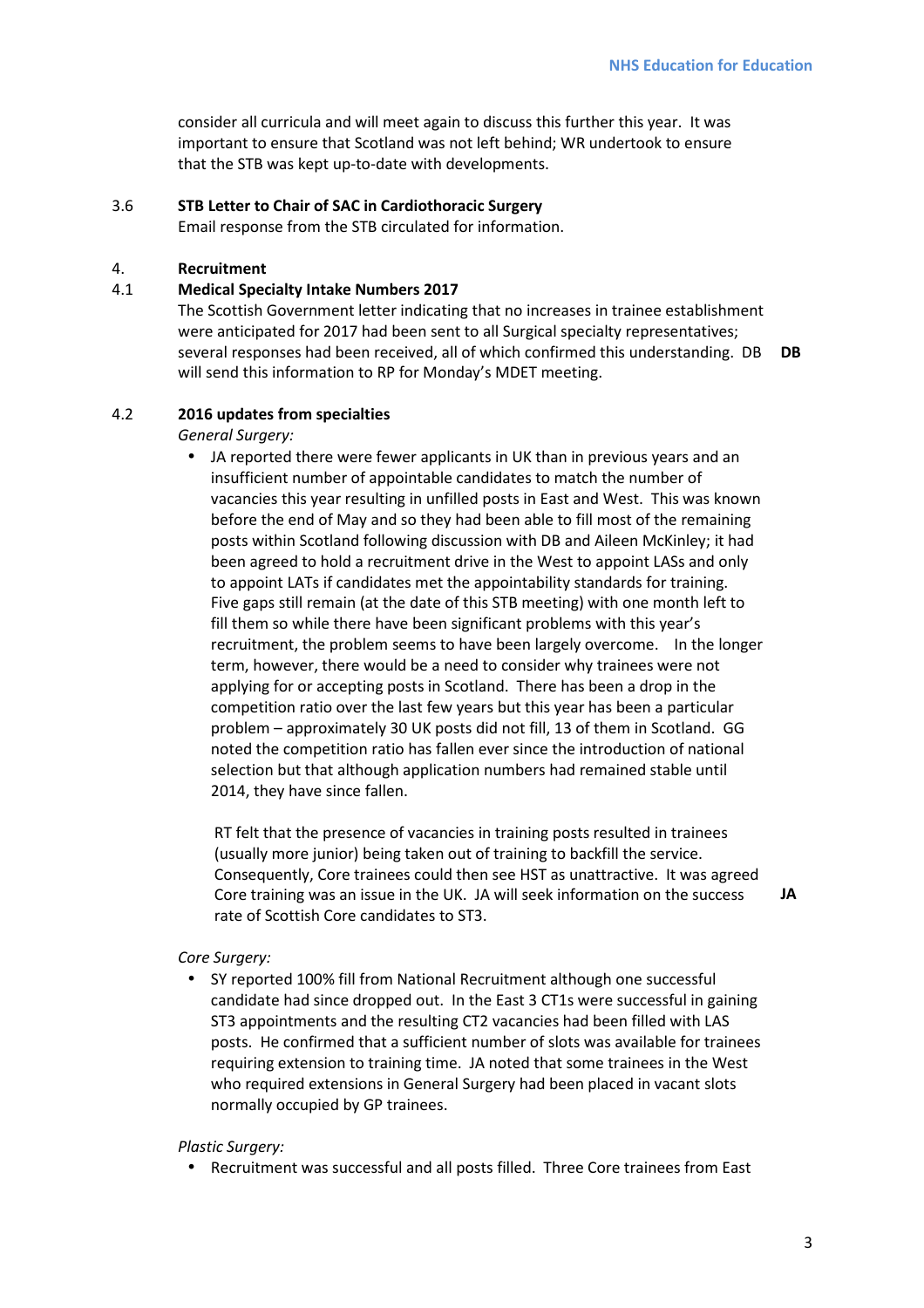had failed to get posts and they will consider coaching trainees for the selection process.

#### *Urology:*

• Recruitment went well – in UK National Recruitment, 151 applications were received and 143 candidates were invited to interview with 123 appointable. The West achieved 100% fill.

# *Cardiothoracic:*

• Scotland had no posts to fill this year; however, representatives participated in UK national recruitment.

*ENT* 

• Ninety applications for 50 posts were received and all filled; a substantial proportion of applicants were from England.

# 4.3 **LAT appointments**

DB noted an issue relating to Urology recruitment this year. Although the NES cutoff date had been set to 30 August, with NES agreement they were able, still through the National Recruitment process, to make 2 proleptic LAT appointments with a later start date for posts being vacated in September and November respectively. This prevented the two vacancies from causing difficulty for the rest of the year. The STB discussed whether this could be taken as precedent. WR said the issue was one of funding. He was content with pre-emptively filling LAT posts although there would be risks if the same approach were to be contemplated for NTNs. He was happy to adopt a pragmatic approach which did not allow a lowering of standards or adversely affect the service. No double-running was involved in these Urology posts.

# 5. **Plastic Surgery curriculum – paediatric cleft surgery**

KS reported that centralisation of this service has been approved by Chief Executives and awaits ratification from the Health Minister. It was proposed that 22 of the 30 Plastic Surgery trainees would rotate to Glasgow. Trainees would need 4 months in Cleft and Transcranial Facial Surgery to gain sufficient numbers of cases for logbooks; it was felt that service could accommodate these. There would be no additional expense incurred for rotations. This model was the preferred option and his preference would be to redistribute trainees around the country to facilitate this. Following approval from the Health Minister a paper will be produced for the STB and if approved would then go to the Transitions Group for its consideration.

**Agenda** 

# 6. **Urology curriculum**

CM reported the SAC proposal to change the requirements for CCT in Urology to include 20 paediatric operations at Level 2, and its plan to add a requirement for 60 sessions in Paediatric Urology/Paediatric Surgery. This would involve a significant change to the existing trainee rotation and would not be possible with the current number of trainees at QEUH without leaving a significant gap in the Adult Urology service there; he proposed a similar solution to that in Plastic Surgery but would need confirmation of the service's ability to backfill vacated slots or of NES's willingness to provide the necessary funding for this. WR stressed the need to seek GMC approval for any curriculum change and intimated that the GMC would require evidence of deliverability in all regions for this. CM will clarify the stage of **CM**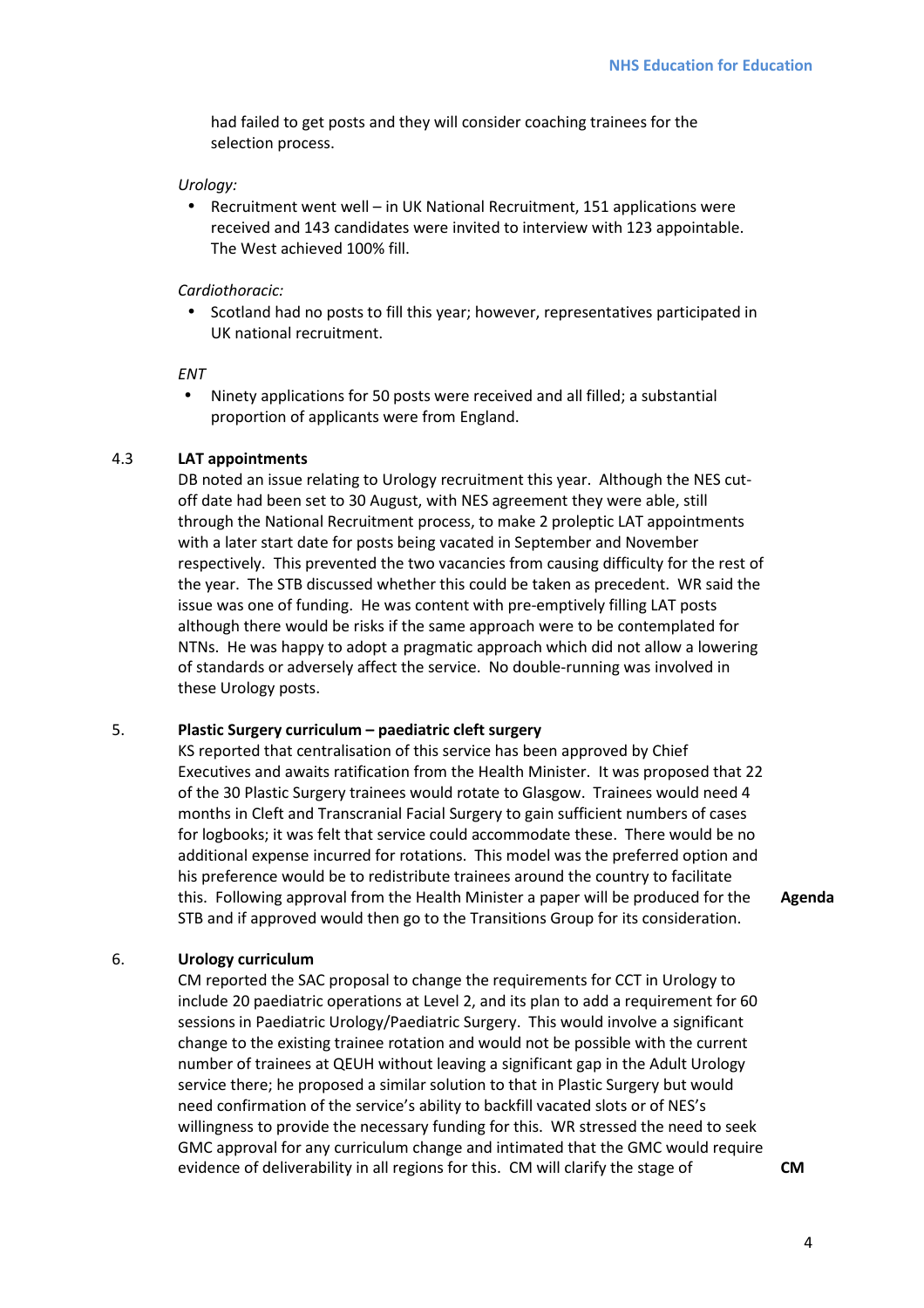**DB** 

discussion with the SAC.

# 7. **Scotland Deanery**

# 7.1 **Quality management process**

To note request received to seek TPD and specialty representative approval to approach trainees for involvement in QM visits. The STB agreed this would add value and DB will ensure the letter was circulated to all TPDs.

A summary QM report was received for information. A new QIM has been appointed and hoped to attend meetings on a regular basis. WR noted KS was demitting from his Quality role and an advert for a replacement will be placed soon.

# 7.2 **ARCP process**

A standardised process for all trainees across Scotland compliant with the Gold Guide was required. The Training Management workstream has developed a new process and this has been presented to each STB as consultation. It was planned to make this a desktop exercise with no need to meet trainees who were awarded an Outcome 1. TPDs/Educational Supervisors could meet those trainees separately and outwith the process if they wished to discuss their future training/career. For other Outcomes, the Panel would meet a separate day. Dates will be set at the start of the year and made known to trainees and a standard email sent to trainers and trainees to outline what was required. Evidence must be submitted 2 working weeks before the ARCP. Panel membership will be standardised to include lay and external representation. TPDs must look at the Educational Supervisor's report and if a trainee has an unsatisfactory outcome they will be asked to provide a report for the panel. Trainees with an adverse outcome will be emailed on ARCP day to confirm the outcome and to inform them that the time in which they can appeal (2 working weeks) starts from then. It was planned to take the ARCP process proposal to MDET to sign off at its meeting on 4 July. Information will be entered on TURAS and the process will be piloted in December ARCPs followed by a wash up meeting in January at which time any necessary amendments will be made for full introduction next year.

Several STB members felt it was helpful to meet all trainees regardless of the outcome. DB confirmed they would not be precluded from doing this but clarified that this should be regarded as separate from the ARCP process. He did acknowledge that all trainees should be provided with an opportunity to meet their training advisors and TPD to discuss many aspects of their training or career development.

# 7.3 **Trauma & Orthopaedics ST1/2 curriculum**

A letter was received from the Chair of the SAC in T&O highlighting the lack of a defined curriculum in early years of runthrough training in T&O in Scotland. Following discussion between DB and WR, HS has confirmed that the T & O training programme in Scotland was addressing this issue and planned to work with Core Surgery and to introduce Boot Camps and CrISP. GG noted that the T & O syllabus did not explicitly include the Core curriculum but did quote the requirement to meet all Core curriculum competencies; HS's proposal should make this explicit to trainees. A new Core curriculum for CT1/2 will be introduced for 2017 with modules containing common content and core material, ST3 preparation modules and modules on professional behaviour and leadership. GG will inform the T & O **GG**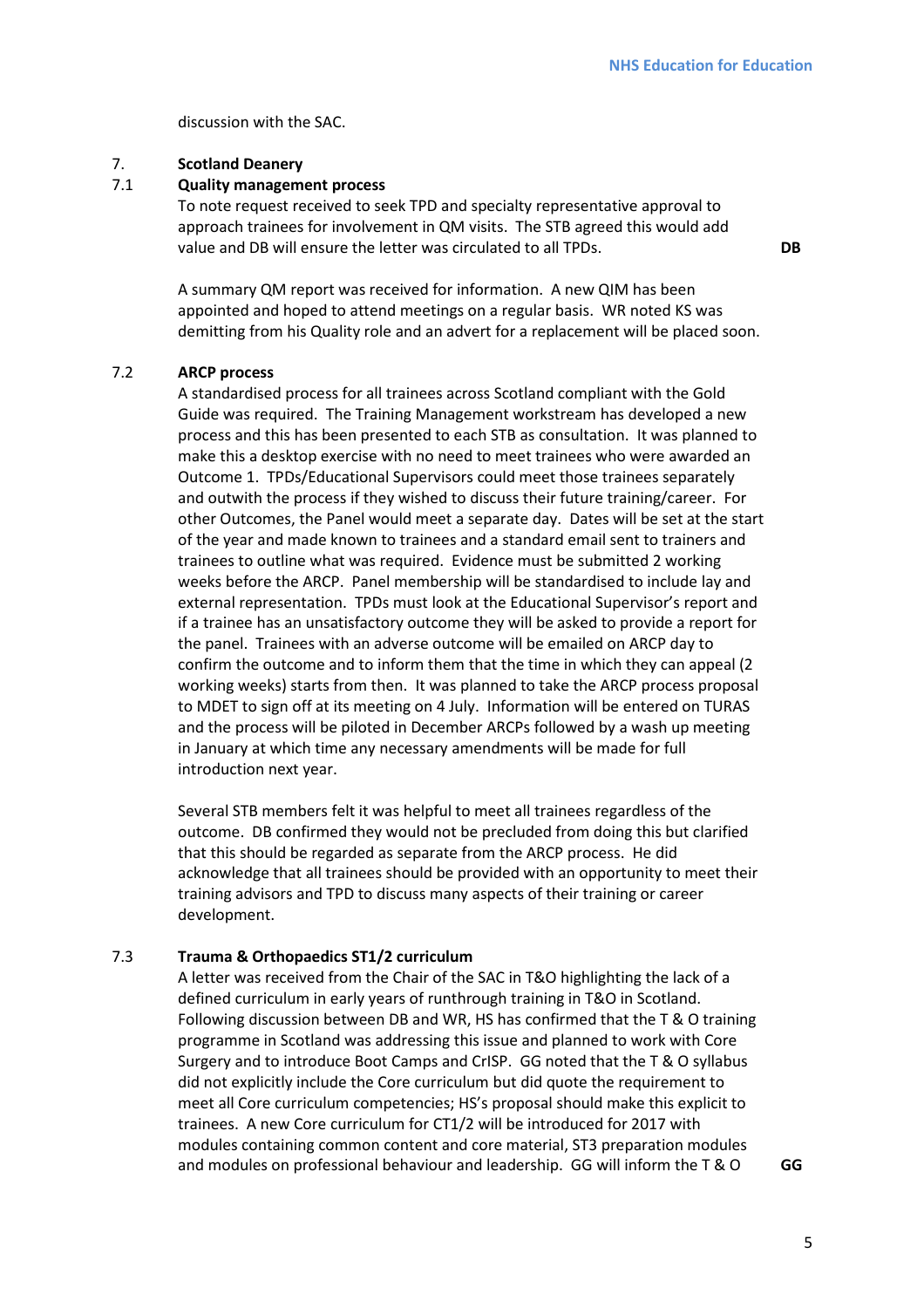SAC Chair that the curriculum does include core elements. With regard to the CrISP course, GG reminded the Board that under GMC standards the specialty will not be able to demand that trainees attend specific courses although it can specify the outcomes which are required. This would therefore provide an opportunity to put the outcomes from the CrISP course into the curriculum, citing the CrISP course itself as just one example of how to attain these. DB and WR will contact HS to confirm STB's support for the current approach and draft a response to the SAC Chair's letter.

**DB/WR/ HS**

# 8. **ISCP version 10**

GG presented to the Board an "as live" demonstration of the new ISCP site. This has been a very complex development and will contain more information than before and be accessed by many different groups. ISCP v10 will go live on the first Wednesday in August and version 9 should be switched off on the first Friday in August. The aim was to streamline the website and to improve its appearance, as well as to reduce the number of ways of performing actions. He asked the STB to look at the demonstration site and feedback their views.

Logbooks will appear in the live system within the same page and work was ongoing to improve the link between the logbook and ISCP to allow better comparison and more useful information. It was hoped that a Trainer Report will be available when the website goes live for RoT purposes; however, this will be developed further over time. A facility for MSF, feedback and reflective writing will also eventually be available for the use of trainers as well as a document uploading area for trainers in their educational role.

# 9. **Updates**

# 9.1 **Service**

DB reported on behalf of TG who had provided feedback on behalf of SAMD regarding the proposed revision of the Urology curriculum, highlighting–the potential difficulties caused by the provision of robotic surgery in selected regions only and the continuing moratorium on specific female incontinence procedure; GG said the Urology SAC Chair has confirmed that the latter was not an issue as other incontinence procedures can be included as evidence of training.

# 9.2 **Specialties**

#### • *ENT*

Two induction boot camps have been introduced and Scottish trainees will attend one in North England. GG confirmed attendance at the course could not be mandated but outcomes would be required. National training days were going well and it was agreed they will be advertised to trainees in other specialties.

# • *Plastic Surgery*

Noted: a paper on Aesthetic Surgery training will be produced for discussion at a future MDET meeting and following the Plastic Surgery September meeting.

# • *Core Surgery*

SY reported good trainee progression from Core to ST and all LATs and LASs last year have progressed this year. They were monitoring teaching attendance and would demand that trainees attend 70% of teaching sessions. They will consider what alternative to offer those unable to attend training (eg online access) and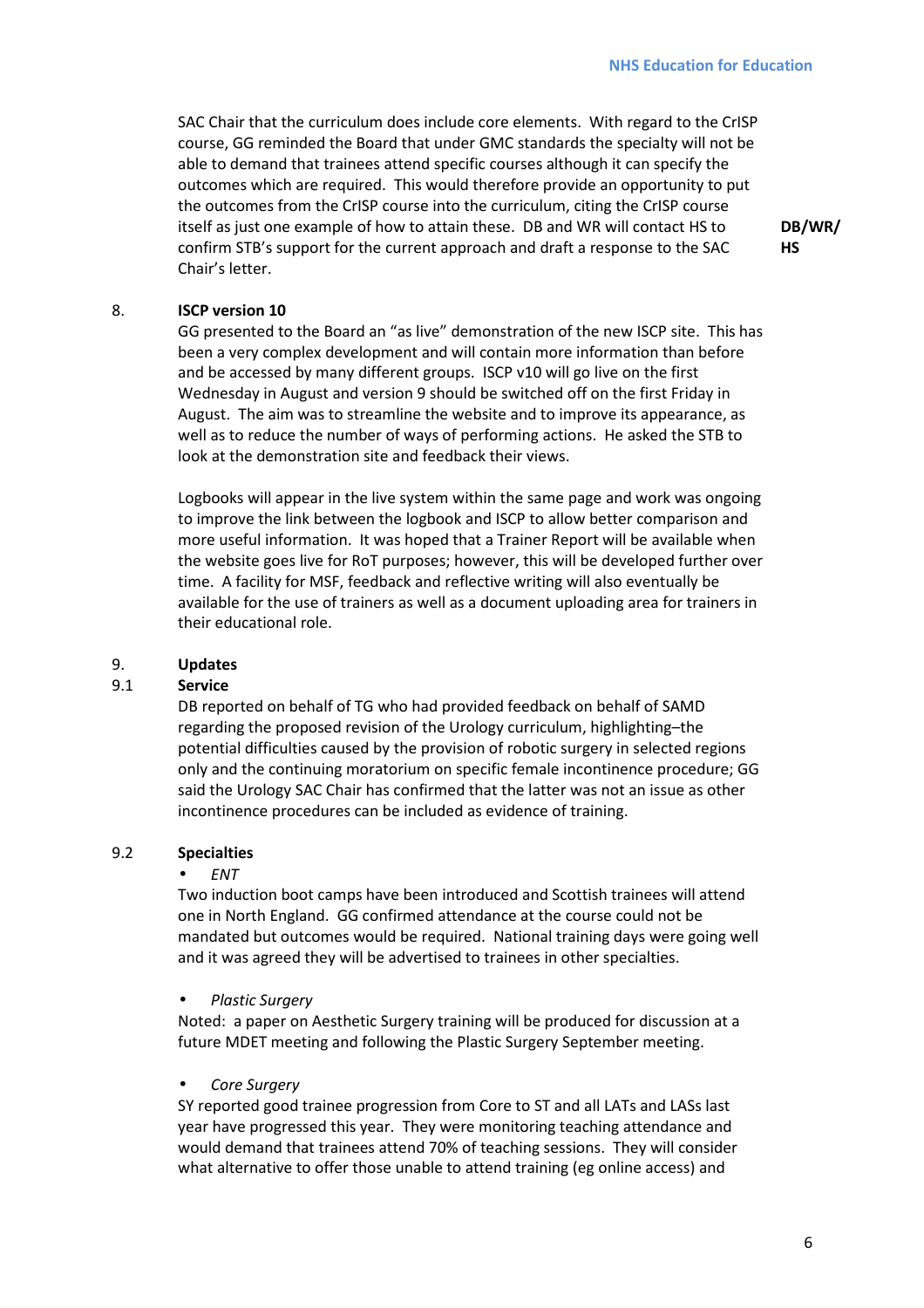what sanctions to apply. WR noted that if this was included as a standard in the curriculum and trainees did not participate, they should be given an Outcome 2, however, he stressed the need to design training days so they did not disadvantage LTFT trainees. KS also noted the need to co-ordinate Core and HST training days to ensure they were not all held on the same days so cover would be provided.

# • *General Surgery*

All General Surgery trainees in Scotland were being surveyed on their attitudes to Remote & Rural Surgery. JA will provide the results to the STB. **JA** 

# 9.3 **SAC update**

9.4 **Academic**

No updates were received.

#### 9.5 **MDET**

WR noted information on the GMC 2017 visit to Scotland will be available after January.

#### 9.6 **Colleges**

#### 9.7 **Simulation**

9.8 **Trainees** 

#### 9.9 **JCST**

No updates were received.

#### 9.10 **CoPSS**

Notes of the most recent meeting were awaited. Noted discussion on trainee fee for ISCP. GG confirmed this was not an ISCP but a training fee set by the Joint Surgical College and has been frozen for this year.

#### 9.11 **SCCCSS**

Noted: change of Chair.

# 10. **AOCB**

#### 10.1 **JCST Survey**

It was agreed completion of the survey was not mandatory as it was not in the curriculum but could be highlighted at ARCP.

# 10.2 **NES Bereavement Work**

DB noted the "Support Around Death" website which has been developed by NES and which he felt could provide useful guidance especially for junior trainees who have to deal with death and with the immediate situations resulting from bereavement. He asked STB members to disseminate the letter received from Professor Stewart Irvine outlining the work and to encourage trainees to visit the website. HM will circulate the letter to the STB. **HM** 

# 11. **Date of next meeting**

The next meeting will take place at 10.30 am on Monday 10 October 2016 in Rooms 1 and 2, NHS Education for Scotland, Ground Floor, 2 Central Quay, 89 Hyde park Street, Glasgow (with videoconference links).

#### **Actions arising from the meeting**